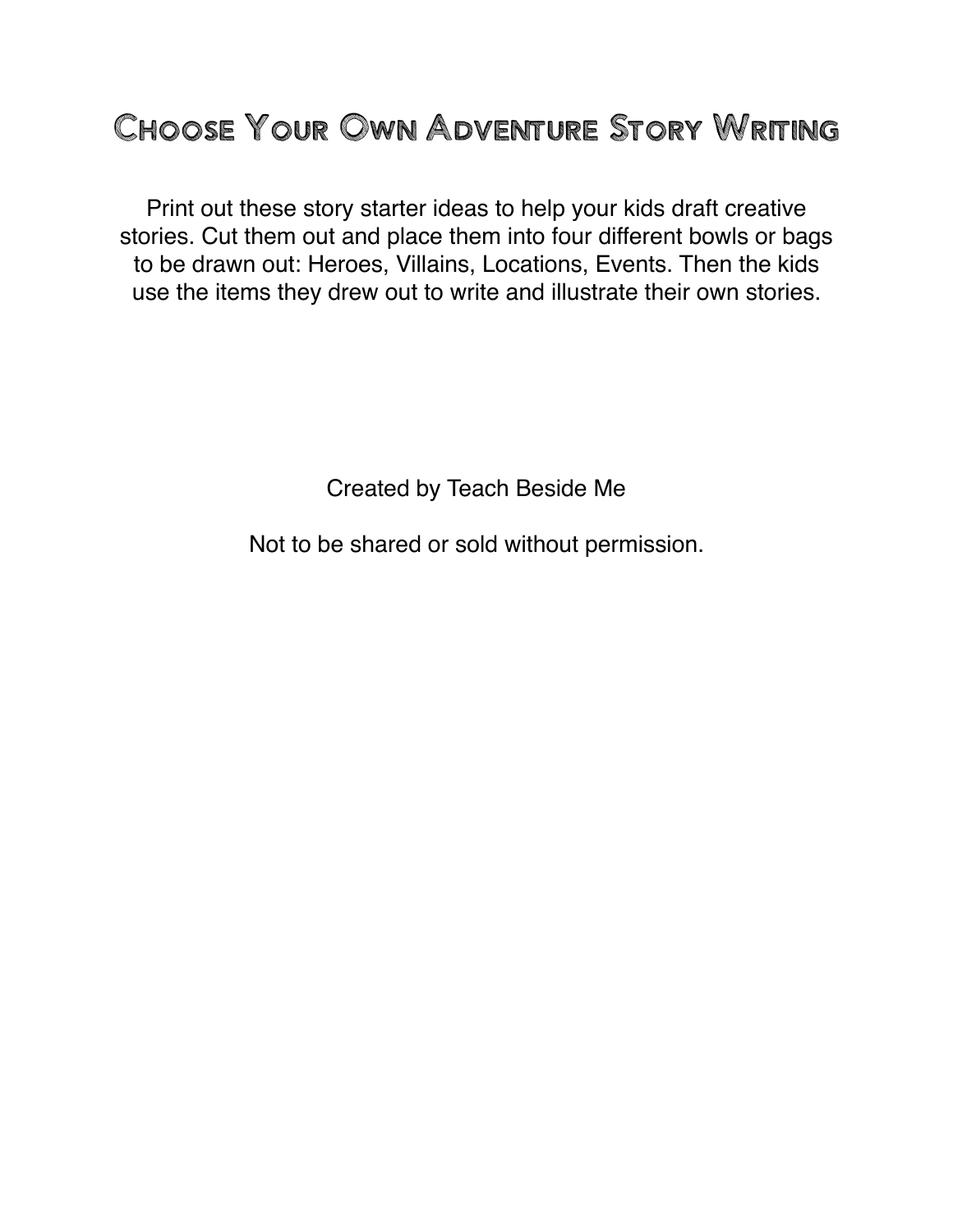## Heroes

Harry Potter

Superman

Batman

The Flash

Luke Skywalker

Captain America

Iron Man

Wonder Woman

Bilbo Baggins

Dorothy (Wizard of Oz)

Indiana Jones

Robin Hood

Peter Pan

Mulan

Dora the Explorer

Woody & Buzz

Spiderman

**Hercules** 

Thor

George Washington

Abraham Lincoln

Achilles

Percy Jackson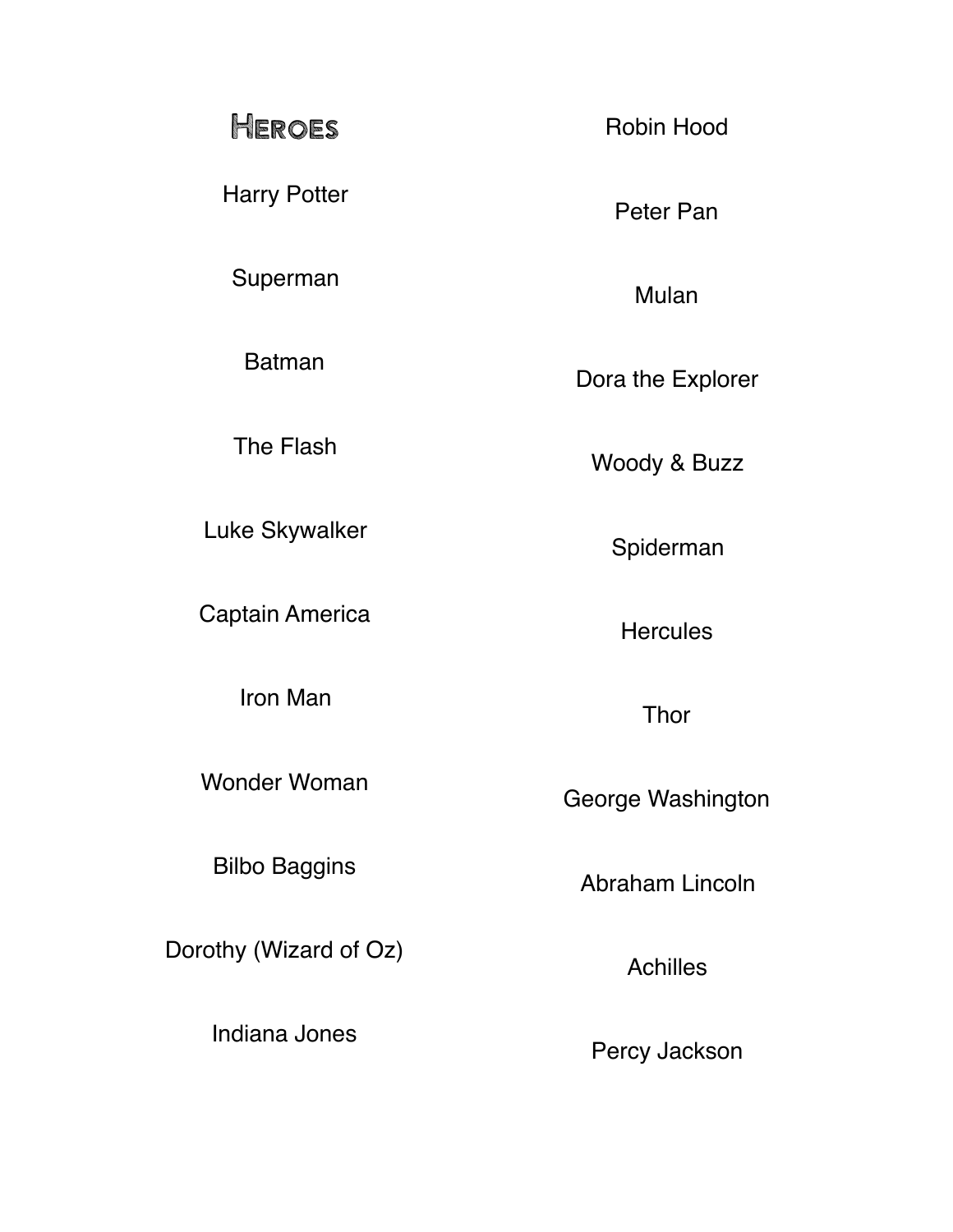| VILLAINS                    | Ghost              |
|-----------------------------|--------------------|
| Catwoman                    | Werewolf           |
| <b>Voldemort</b>            | <b>Maleficent</b>  |
| The Joker                   | Dragon             |
| <b>Brainiac</b>             | Frankenstein       |
| Lex Luther                  | <b>Evil Clown</b>  |
| Darth Vader                 | Captain Hook       |
| <b>Ursula the Sea Witch</b> | <b>Medusa</b>      |
| Vampire                     | Goliath            |
| <b>Wicked Witch</b>         | Golem              |
| Zombie                      | <b>Giant Shark</b> |
| <b>Mummy</b>                | King Kong          |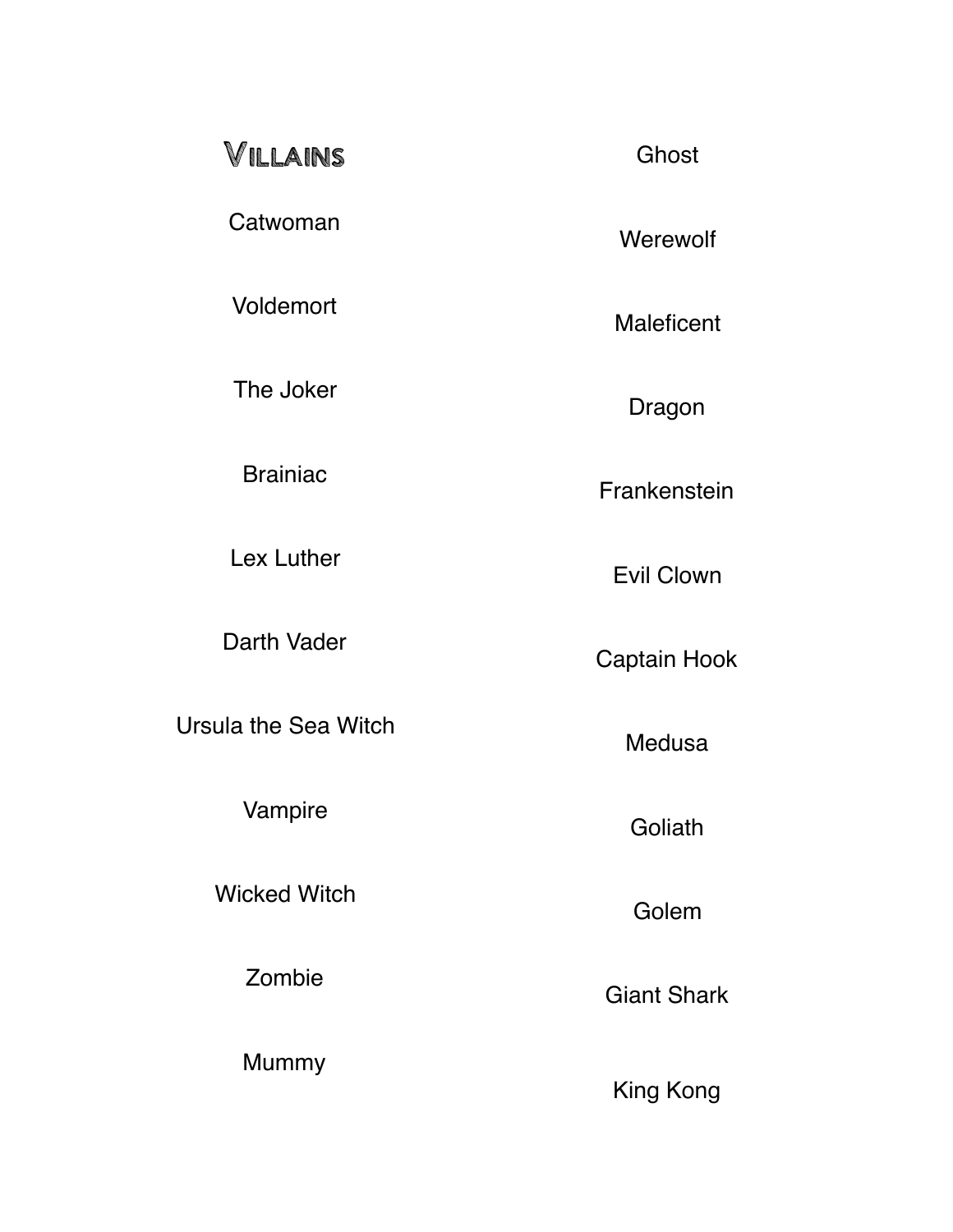## Locations

Eiffel Tower

Amazon Rain Forest

Pyramids in Egypt

The Desert

Swamp

Playground

Forest

**Mountains** 

Outer Space

Underground Tunnel

Arctic

**Ocean** 

Pirate Ship

Airplane

Great Wall of China

London Bridge

Moon

**Castle** 

Beach

Orchestra Concert

In a Dream

Camping Trip

Movie Theater